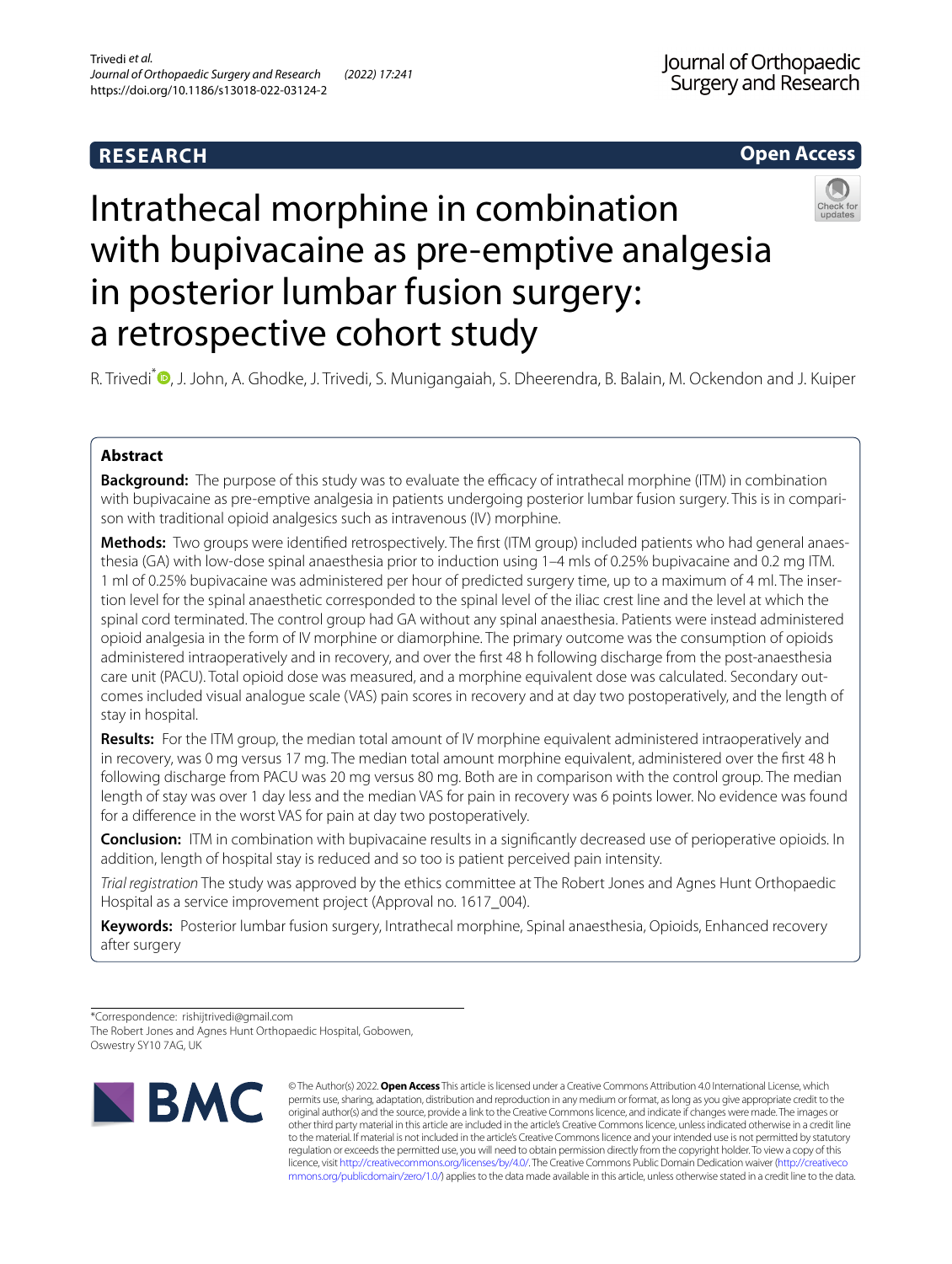Orthopaedic surgeons are known to prescribe the thirdhighest number of opioid prescriptions amongst all specialities [\[1](#page-6-0)]. Moreover, spine surgery is thought to carry a higher risk of both preoperative and long-term postoperative use due to the painful nature of surgery and the often-chronic course of the underlying condition [\[2](#page-6-1)]. Perhaps most strikingly, a study characterising the risk of long-term opioid use in lumbar spinal surgery demonstrated that 7.5% of opioid naïve patients became opioid dependent post-surgery [[2](#page-6-1)].

However, surgeons and anaesthetists have consistently endeavoured to tackle this problem. In particular, enhanced recovery after surgery (ERAS) bundles are used to reduce patient morbidity post-surgery [\[3](#page-6-2)]. ERAS pathways, which typically incorporate a standardised, multimodal analgesic (MMA) regimen with nonopioid agents, spinal anaesthesia and regional blocks have been proven to control pain after orthopaedic surgery [\[3](#page-6-2)].

To date, there have been a limited number of reports that implement ERAS bundles that focus on improving patient outcomes in lumbar surgery [\[3](#page-6-2)]. Posterior lumbar fusion surgery is a highly painful procedure and usually requires signifcant amounts of opioid for adequate perioperative analgesia. As widely documented, the use of high dose opioids can commonly be associated with adverse efects, including opioid-induced hyperalgesia, nausea, ileus, and even respiratory depression.

The use of ITM on its own, has consistently been reported to provide analgesia after major spinal surgery [[4\]](#page-6-3). However, ITM in combination with a local anesthetic is an emerging technique that, when implemented within an ERAS pathway, has the potential to signifcantly minimize opioid requirements  $[5]$  $[5]$ . The authors of this study hypothesized that using ITM and bupivacaine, in combination with GA will reduce perioperative opioid requirements enabling faster discharge from recovery, earlier mobilization and hence a shorter length of stay. The objective was to compare this type of pre-emptive analgesia with traditional perioperative opioid analgesics such as intravenous (IV) morphine.

# **Methods**

## **Inclusion and exclusion criteria**

Patients of all ages, with an ASA score of 1–3, who had posterior lumbar fusion surgery between 1 January 2015 and 31 December 2016, at a tertiary spinal centre were retrospectively studied. Informed consent was obtained from all patients prior to undertaking this research. During the 2-year period, two diferent anaesthetic techniques were routinely adopted for this type of surgery. Firstly, that of ITM in combination with local anaesthetic and GA, and secondly a standard technique that involved GA alone. The choice for ITM with local anaesthetic was anaesthetist dependent. For the patient's included in the study, the surgical and anaesthetic teams remained consistent.

Two patient groups were identifed based on anaesthetic technique. First, an ITM group and secondly, the control, who were administered GA alone. Patients on preoperative strong opioids and those not able to tolerate non-steroidal anti-infammatories (NSAIDs) were excluded.

# **ITM group**

The ITM group had GA with low dose spinal anaesthesia prior to induction using 1–4 mls of 0.25% bupivacaine and 0.2 mg ITM (0.2 ml of 1 mg/ml solution). Spinal anesthetic was performed with the patient awake, prior to induction of a GA. The insertion level for the spinal anesthetic was determined following review of the patient's MRI scan. More specifcally, we determined the spinal level corresponding to the iliac crest line and the level at which the spinal cord terminated. The dose of bupivacaine was calculated as per the predicted duration of surgery. 1 ml of 0.25% bupivacaine was used per hour of predicted surgery time, up to a maximum of 4 ml. By keeping the dose of spinal anesthetic low, the assessment of motor function in recovery was feasible. GA was induced with propofol and remifentanil and maintained with sevoflurane and remifentanil. 1 g IV paracetamol and 40 mg IV parecoxib were given in theatre and postoperatively regularly, along with 0.5 mg/kg ketamine in theatre. No long-acting opioids were given in this group in theatre. Hypotension, although concurring the beneft of reducing blood loss, was a common side efect in this group. Metaraminol was administered as required, intraoperatively, to keep the mean BP>65 mmHg.

### **Control group**

The control group had a similar GA, using fentanyl or remifentanil with sevofurane. No spinal anesthetic was administered. Multimodal analgesia was used as in the ITM group, including the same dose of paracetamol, parecoxib and ketamine. Intraoperatively, patients were administered traditional peri-operative opioid analgesics in the form of IV morphine or diamorphine at the anesthetist's discretion.

Both groups (ITM and control), had local paraspinal muscle infltration using 60 ml 0.25% bupivacaine intraoperatively. This was administered irrespective of patient weight and the number of spinal levels operated on. No patient weighed less than 60 kg, therefore, there was no risk of overdose.

Muscle infltration was carried out in two stages. First, 30 ml was placed bilaterally in the paraspinal muscles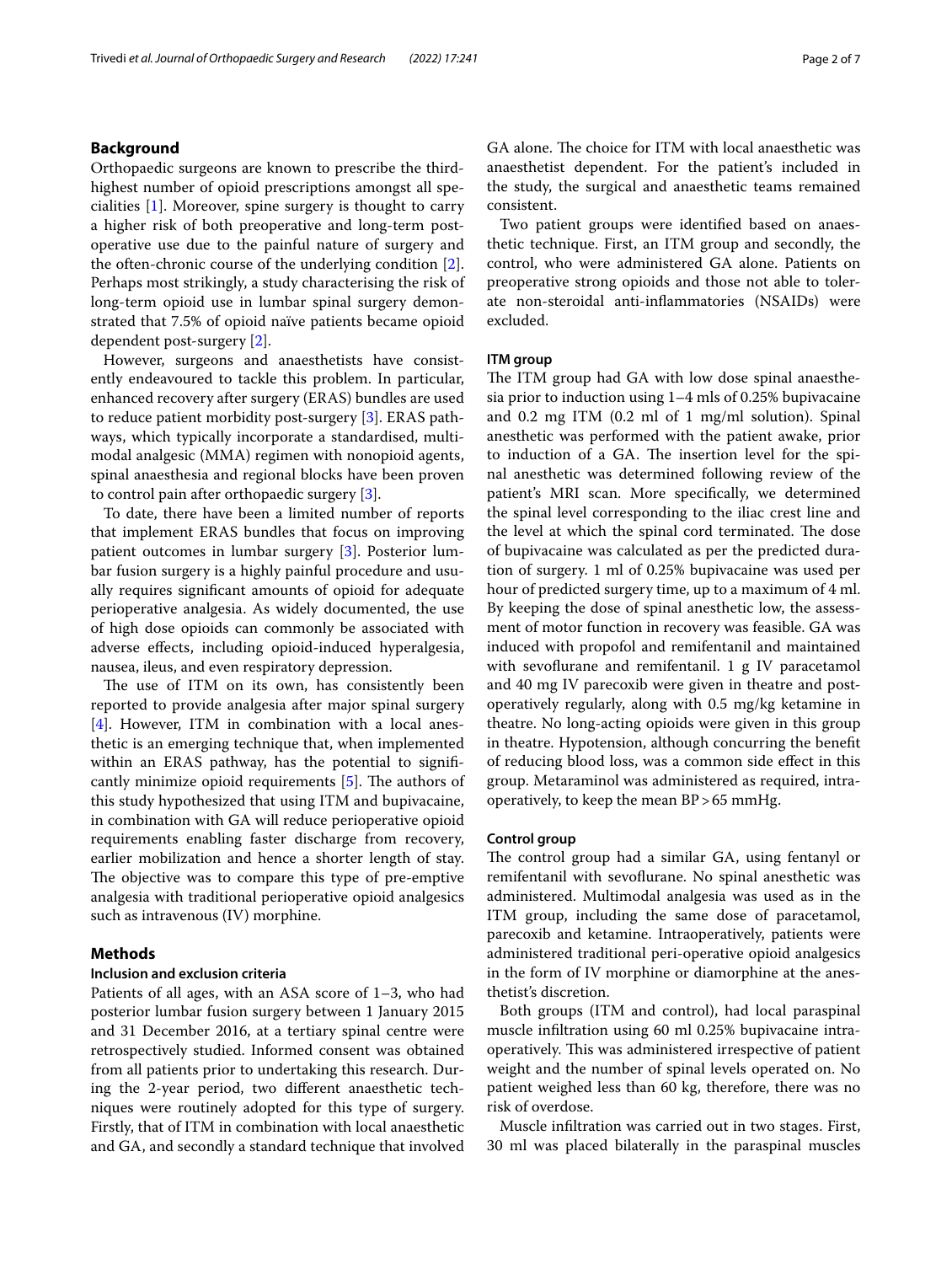after dissection was complete, prior to commencing decompression. The following 30 ml was injected into the skin and subcutaneous tissue prior to closure.

Following discharge from PACU, both groups had equal access to immediate release oxycodone and IV morphine or diamorphine for pain. The dose of oxycodone and diamorphine administered was converted into a morphine equivalent and was measured over a 48-h period. Regular oral paracetamol and NSAIDs were used on the ward in both groups. No IV PCA was used in either group. All patients received 3.3 mg dexamethasone and 4 mg ondansetron as antiemetic prophylaxis. Furthermore, all patients had an indwelling urinary catheter placed postoperatively, avoiding complications of urinary retention.

Pain scores were recorded every 10 min in the immediate postoperative phase using a numerical 0–10 VAS scale. Pain scores were subsequently assessed following discharge from PACU by ward nurses on a 4 hourly basis for 48 h. These data were collected retrospectively from patient notes and drug charts.

For the two groups, we compared the following:

- 1 Amount of IV morphine equivalent administered intraoperatively and in recovery
- 2 Amount of morphine equivalent administered over the frst 48 h following discharge from PACU
- 3 Visual analogue scale (VAS) pain scores at recovery
- 4 Worst VAS pain scores until postoperative day two
- 5 Length of stay (LOS)

Morphine equivalents were calculated according to guidelines published in NICE [[6\]](#page-6-5). 6 mg IV diamorphine=10 mg IV morphine=13 mg oral oxycodone.

## **Statistical analysis**

We used a covariate-balancing propensity score weighting method to remove bias between the two groups in terms of age, gender, ASA grade and the number of fused spinal levels [\[7](#page-6-6)]. For the latter, we regarded the number of fused levels as continuous variables. The average treatment efects (ATE) were then estimated using a linear model with a robust (sandwich) variance estimator. An inverse probability treatment weighting (IPTW) was used to implement the propensity weights [[8](#page-6-7)]. In addition, we used the standardised mean diference (SMD) to assess covariate balance and assumed that any imbalance above 10% would indicate a meaningful imbalance [[8\]](#page-6-7). A *p* value below 0.05 was assumed to denote statistical significance. The required sample size was estimated based on the total morphine equivalent consumption over the frst 48 h following discharge from PACU. We assumed a reduction of 50% in total morphine equivalent would be clinically relevant. A comparable study evaluating patients undergoing transforaminal interbody fusion (TLIF) surgery found a mean 48-h total morphine consumption of 82 mg and a standard deviation of 46 mg for the control group [\[9](#page-6-8)]. Based on these numbers, the minimum relevant effect size would be  $41/46=0.89$ . In turn, we would need a minimum of 42 patients (21 in each group) to achieve 80% power at the two-tailed  $p=0.05$ signifcance interval. All analyses assumed that a twotailed  $p$ =value below 0.05 denoted significance. Analyses were performed using R vs 3.6.1 (R Foundation for Statistical Computing, Vienna, Austria) and the packages "CBPS" and "survey".

# **Results**

In all, 66 patients were identifed, of whom 26 had spinal anaesthesia in the form of ITM and 0.25% bupivacaine. Most patients in both groups were female, with a slightly higher mean age in the ITM group (Table [1\)](#page-3-0). In addition, the ITM group had a higher fraction of patients who were deemed ASA grade 1 and a lower fraction of patients with ASA grade 2. On average, a greater number of spinal levels were fused in the ITM group. The age and ASA grade 2 imbalances were clearly above the 10% meaningful imbalance threshold, and the gender and ASA grade 2 imbalances were borderline meaningful (Table [1](#page-3-0)). After covariance balancing, the two propensity score weighted samples were balanced with respect to all four baseline characteristics (Table [1\)](#page-3-0).

A comparison of outcomes between the ITM and control group is depicted in Table [2](#page-3-1). When considering weighted values, the median amount of IV morphine equivalent administered intraoperatively and in recovery was 17 mg less in the ITM group. In addition, the median amount morphine equivalent administered over the frst 48-h following discharge from PACU was 60 mg less. (Figs. [1](#page-4-0), [2](#page-4-1)). A greater percentage of patients (69% vs 10%) in the ITM group had either no pain or mild pain in recovery compared to the control group. The incidence of severe pain in recovery was signifcantly lower in the ITM group than the control group  $(19\% \text{ vs } 49\%).$  This is despite the control group receiving more opioids in theatre. Furthermore, the median length of stay was over 1 day less in the ITM group (Fig. [3](#page-4-2)). Lastly, the median VAS for pain at recovery was 6 points lower in patients who received spinal anaesthesia with ITM and 0.25% bupivacaine (Fig. [4\)](#page-4-3). No evidence was found for a diference in the worst VAS for pain at day 2 (Fig. [5](#page-5-0)).

We examined patient notes for recordings of common side efects of opioid use. Whilst no patient had respiratory depression as evidenced by recordings of respiratory rate and oxygen saturations, documentation of side efects such as pruritis were inconsistent. Nausea scores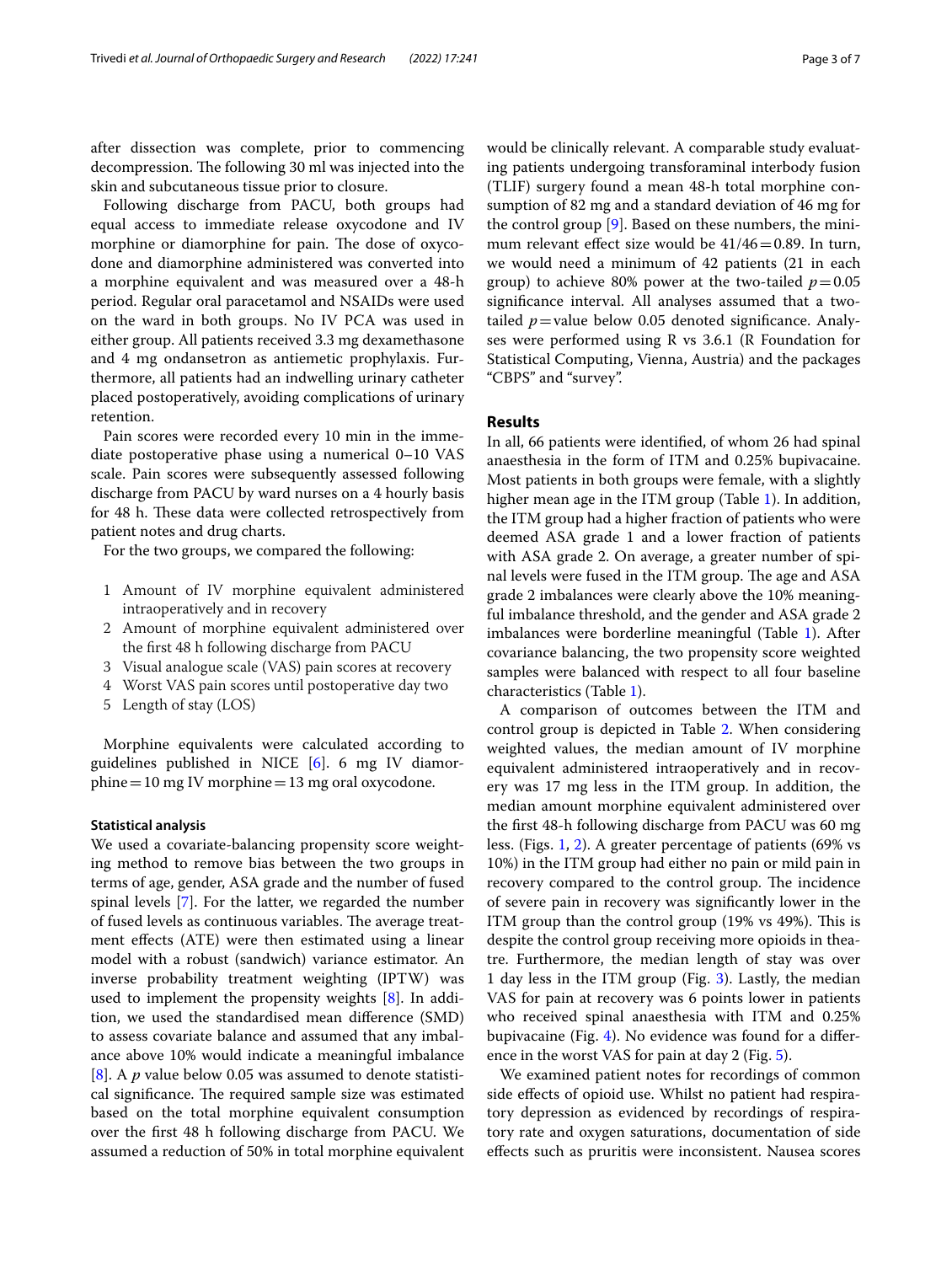| Characteristic  | Level          |               | Spinal anaesthesia (ITM $+$ 0.25% bupivacaine) | <b>Propensity weighting</b> |                |  |
|-----------------|----------------|---------------|------------------------------------------------|-----------------------------|----------------|--|
|                 |                | No            | Yes                                            | SMD (%; before)             | SMD (%; after) |  |
| $\sqrt{n}$      |                | 40            | 26                                             |                             |                |  |
| Gender (%)      | F.             | 24(60.0)      | 14(53.8)                                       | 12.5                        | 10.0           |  |
|                 | M              | 16(40.0)      | 12(46.2)                                       |                             |                |  |
| Age (mean (SD)) |                | 48.77 (12.82) | 52.42 (13.17)                                  | 28.1                        | 6.0            |  |
| ASA grade (%)   |                | 19(47.5)      | 14(53.8)                                       | 12.7                        | 7.7            |  |
|                 | 2              | 19(47.5)      | 10(38.5)                                       | $-18.3$                     | $-9.4$         |  |
|                 | 3              | 2(5.0)        | 2(7.7)                                         | 11.1                        | 3.3            |  |
| Levels (%)      |                | 17(42.5)      | 11(42.3)                                       | 10.7                        | 8.1            |  |
|                 | 2              | 22(55.0)      | 12(46.2)                                       |                             |                |  |
|                 | 3              | 0(0.0)        | 2(7.7)                                         |                             |                |  |
|                 | $\overline{4}$ | 0(0.0)        | 1(3.8)                                         |                             |                |  |
|                 | 5              | 1(2.5)        | 0(0.0)                                         |                             |                |  |

<span id="page-3-0"></span>**Table 1** Baseline characteristics of the two groups and imbalance between the original (unweighted) and propensity score weighted groups

Propensity-score matching was based on all four baseline characteristics

Standardised mean diference (SMD), expressed as %. The number of levels was considered a continuous variable in the propensity score analysis

<span id="page-3-1"></span>

|  | Table 2 Comparison of outcomes between the ITM and control group |  |  |  |  |  |
|--|------------------------------------------------------------------|--|--|--|--|--|
|--|------------------------------------------------------------------|--|--|--|--|--|

|                                                                                    | Raw values (median, IQR) |              | Weighted values (median, IQR) |             | Weighted average<br>treatment effect |         |
|------------------------------------------------------------------------------------|--------------------------|--------------|-------------------------------|-------------|--------------------------------------|---------|
|                                                                                    | Control group            | <b>ITM</b>   | Control group                 | <b>ITM</b>  | Difference in<br>means (95% CI)      | p value |
| Total IV morphine equivalent administered<br>intraoperatively and in recovery (mg) | $18(14 - 21)$            | $0(0-4)$     | $17(14-21)$                   | $0(0-5)$    | 15.6 (12.9-18.0)                     | < 0.001 |
| Total 48-h morphine equivalent (mq)                                                | 88 (58-130)              | $20(2.5-40)$ | $80(55 - 130)$                | $20(10-40)$ | 75.3 (49.7-90.5)                     | < 0.001 |
| Length of stay (days)                                                              | $4(3-5)$                 | $3(2-4)$     | $4(3-5)$                      | $3(2-4)$    | $1.3(0.5-2.1)$                       | 0.006   |
| VAS pain recovery (0-10)                                                           | $6(0-8)$                 | $0(0-4)$     | $6(0-8)$                      | $0(0-4)$    | $2.8(1.3-4.7)$                       | 0.001   |
| Worst VAS pain day 2 (0-10)                                                        | $7(5-8)$                 | $6(4-8)$     | $7(5-8)$                      | $6(4-8)$    | $0.9(-0.4-2.0)$                      | 0.19    |

The weighted average treatment effect was calculated based on propensity score weighting

and antiemetic requirements were recorded and showed no diference between the two groups.

# **Discussion**

This study demonstrates that low dose spinal anaesthetic using 0.2 mg ITM and 0.25% bupivacaine, combined with GA and surgical site local anaesthetic infltration signifcantly reduces perioperative opioid requirements. This enables faster discharge from recovery and hence a shorter length of stay.

Posterior lumbar surgery is a highly invasive procedure, resulting in signifcant soft tissue and muscle dissection. Pain control regimens following this type of surgery have consistently relied on opioid medications. Although benefcial in the management of severe acute post-operative pain, opioids have been linked with adverse efects such as increased wound complications, respiratory depression, nausea and vomiting and constipation  $[5]$  $[5]$ . These side efects signifcantly contribute to the morbidity of spinal surgery. Jain et al. investigated the correlation between opioid therapy and post-operative outcomes following posterior lumbar fusion surgery [[10\]](#page-6-9). Patients in the opioid cohort had a 1.2-fold increase in the risk for all complications, including new pain diagnoses and emergency department visits within 90 days of surgery [[10\]](#page-6-9). In conjunction, Lee et al. examined the correlation between opioid consumption and post-operative function as measured by patient-reported outcome measures [\[11](#page-6-10)]. For every 10 mg increase in daily morphine equivalent there was an associated 0.03 decrease in the 12-Item Short-Form Health Survey physical component summary and mental component summary score, a 0.01 decrease in the EuroQol-5D score, and a 0.5 increase in the Oswestry Disability Index and Neck Disability Index score at twelve months postoperatively  $[11]$  $[11]$ . This was proven in 583 patients undergoing spinal surgery.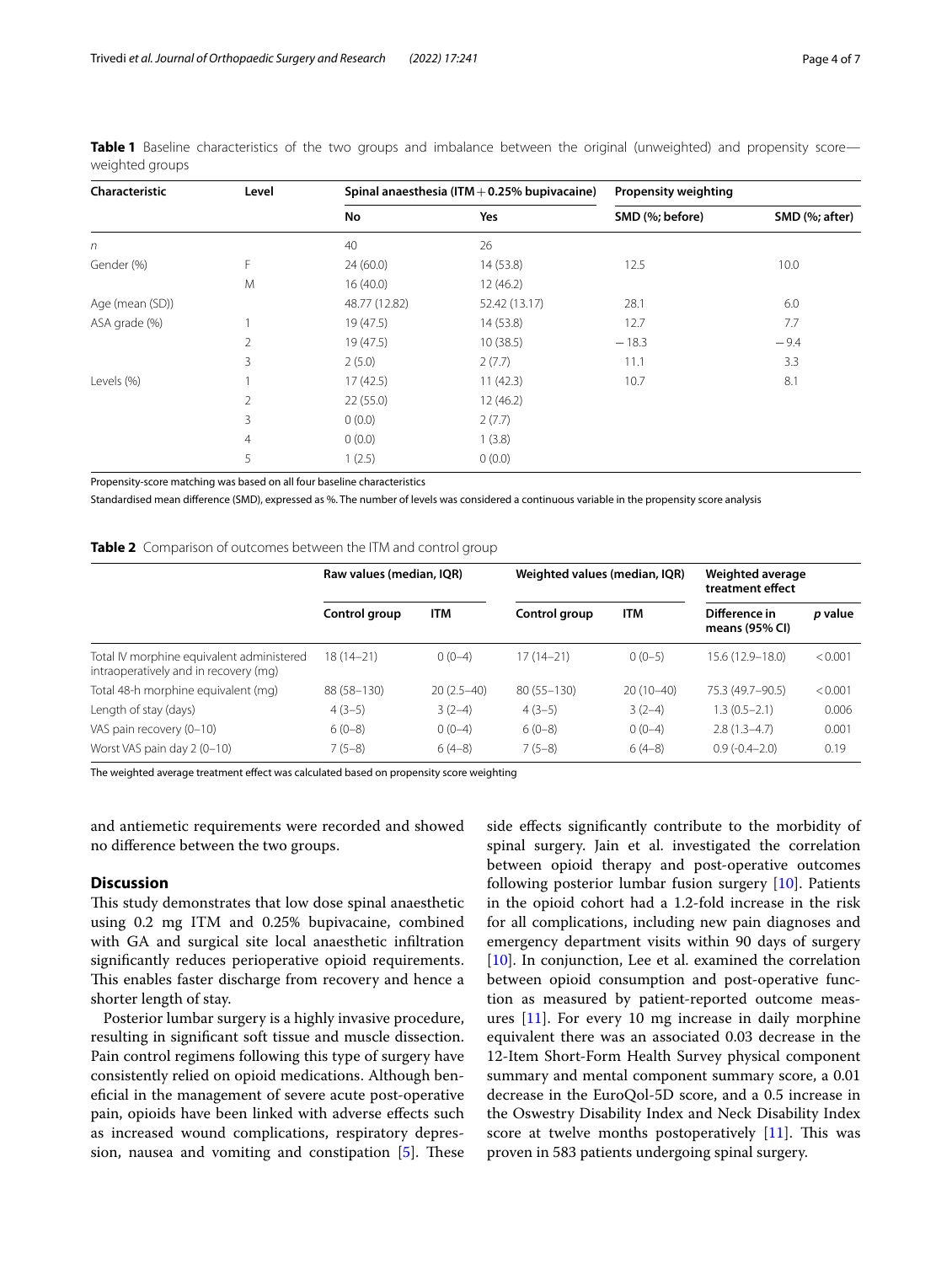

<span id="page-4-0"></span>



<span id="page-4-2"></span>

<span id="page-4-1"></span>Opioid reduced anaesthesia offers a tool for minimizing opioid use and their side efects, thereby improving outcomes following spinal surgery. O'Neill et al. described the frst report on the use of ITM for relief of postoperative pain after lumbar spine surgery  $[12]$  $[12]$ . They demonstrated that 46% of those treated did not require any

<span id="page-4-3"></span>additional analgesia [\[12\]](#page-6-11). In concurrence, a meta-analysis looking at the efficacy of ITM showed that there was a signifcant reduction in pain scores and opioid consumption in the first post-operative day  $[4]$  $[4]$ . Eight studies were included in this analysis, however, heterogeneity existed in the fact that each dose of ITM varied considerably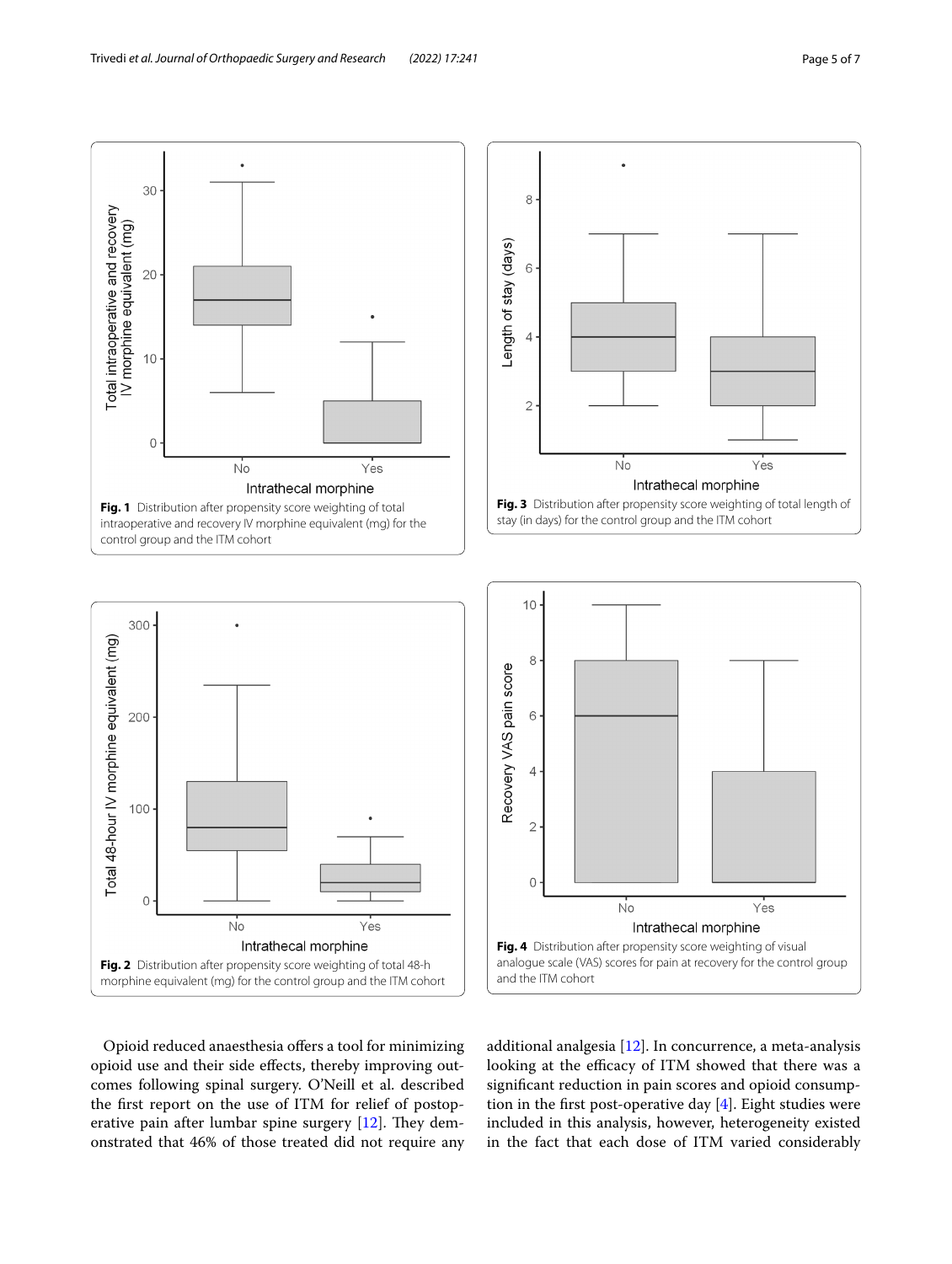

<span id="page-5-0"></span>between trials [\[4](#page-6-3)]. Our study demonstrated a signifcant efect in outcomes using a dose of 0.2 mg of ITM. However, Yörükoglu et al. concluded that a dose of 0.1 mg ITM also resulted in a signifcant reduction in early post-operative analgesic requirement with insignifcant side effects [\[13](#page-6-12)]. A significant difference between our study and those included in the meta-analysis is that we administered morphine in the operating theatre before the surgery along with local anesthetic. Most other studies administered morphine before wound closure under direct visualization of the intrathecal space. The benefit of the former means the sensory block produced by the local anesthetic provides intense pre-emptive analgesia, while the intrathecal morphine has an onset of action at 1 h and a peak at 3 h. Similarly, Wang et al. described the efficacy of pre-emptive analgesia in multilevel posterior lumbar interbody fusion surgery  $[14]$ . They also used 0.2 mg of ITM and compared with the control group, the ITM group had a signifcantly reduced consumption of intraoperative remifentanil, postoperative sufentanil and supplemental analgesics [[14\]](#page-6-13). Furthermore, regarding patient comfort, the ITM group had a greater degree of satisfaction with the whole hospitalisation experience. This was in comparison with the control group, who received 2 ml of 0.9% saline prior to anaesthesia induction [[14\]](#page-6-13). A signifcant diference between our study at that conducted by Wang et al. is that we were able to directly measure VAS scores within the frst hour postoperatively in recovery and demonstrate a signifcant efect.

With regards to post-operative side-efects of ITM, pruritis has been reported in multiple large-scale studies [[15](#page-6-14), [16\]](#page-6-15). However, a continuous infusion of low dose naloxone has been recommended as a treatment for opioidinduced pruritis [\[17](#page-6-16)]. Another, more serious side-efect is delayed-onset respiratory depression due to the gradual spread of morphine through cerebrospinal fuid following injection. Nonetheless, in the aforementioned metaanalysis, the incidence of respiratory depression was only 2.6% in the ITM group [[4\]](#page-6-3). Furthermore, the incidence was only estimable in two studies, both of which administered doses of ITM far greater than 0.2 mg [[4\]](#page-6-3). In our study, there were no cases of morphine-associated respiratory depression in the frst 48 h postoperatively.

The current clinical study used ITM in combination with bupivacaine. The synergism between local anaesthetics and opioids in anaesthesia is a concept that has been successfully used for many years [[18](#page-6-17)]. Tejwani et al. suggested that bupivacaine induces conformational change in the spinal opioid receptor thereby expediting this synergism [\[18\]](#page-6-17). It is also widely accepted that a combination of morphine and bupivacaine is more efective than either of them alone in producing efective pain relief [\[18,](#page-6-17) [19](#page-6-18)]. In addition to good analgesia, Bachmann et al. demonstrated that bupivacaine used in combination with ITM caused less motor block than a higher dose of bupivacaine alone in patients undergoing hip and knee arthroplasty  $[18]$ . This is particularly important in orthopaedic surgery, where patients are encouraged to mobilize as early as possible following surgery to facilitate recovery. Another advantage of using a combination of a spinal with GA is hypotensive anaesthesia. Deliberate hypotension during anaesthesia for major spinal surgery concurs the beneft of reducing blood loss and thereby transfusion requirement  $[20]$ . The traditional approach to achieving hypotension involves an overdose of the anaesthetic or a cardiac depressant drug. In the presence of a spinal, the blood pressure falls without increasing the anaesthetic depth and the need for cardiac depressant drugs. This facilitates a faster recovery.

To our knowledge, this present study is the frst to demonstrate the efective use of ITM in combination with bupivacaine in posterior lumbar fusion surgery. However, our study had some limitations. First, we evaluated only a single low dose of ITM. Additional studies are required to demonstrate analgesic efficacy at different doses of ITM. Second, despite opioid side efects such as nausea and vomiting being assessed, others such as pruritis were inconsistently recorded and therefore not evaluated. Third, due to the retrospective nature of the study and an inability to randomize patients, a degree of selection and treatment bias was inevitable. Furthermore, a long-term follow-up of patients requiring opioids after discharge was not included in this analysis. Despite these limitations, we believe this study